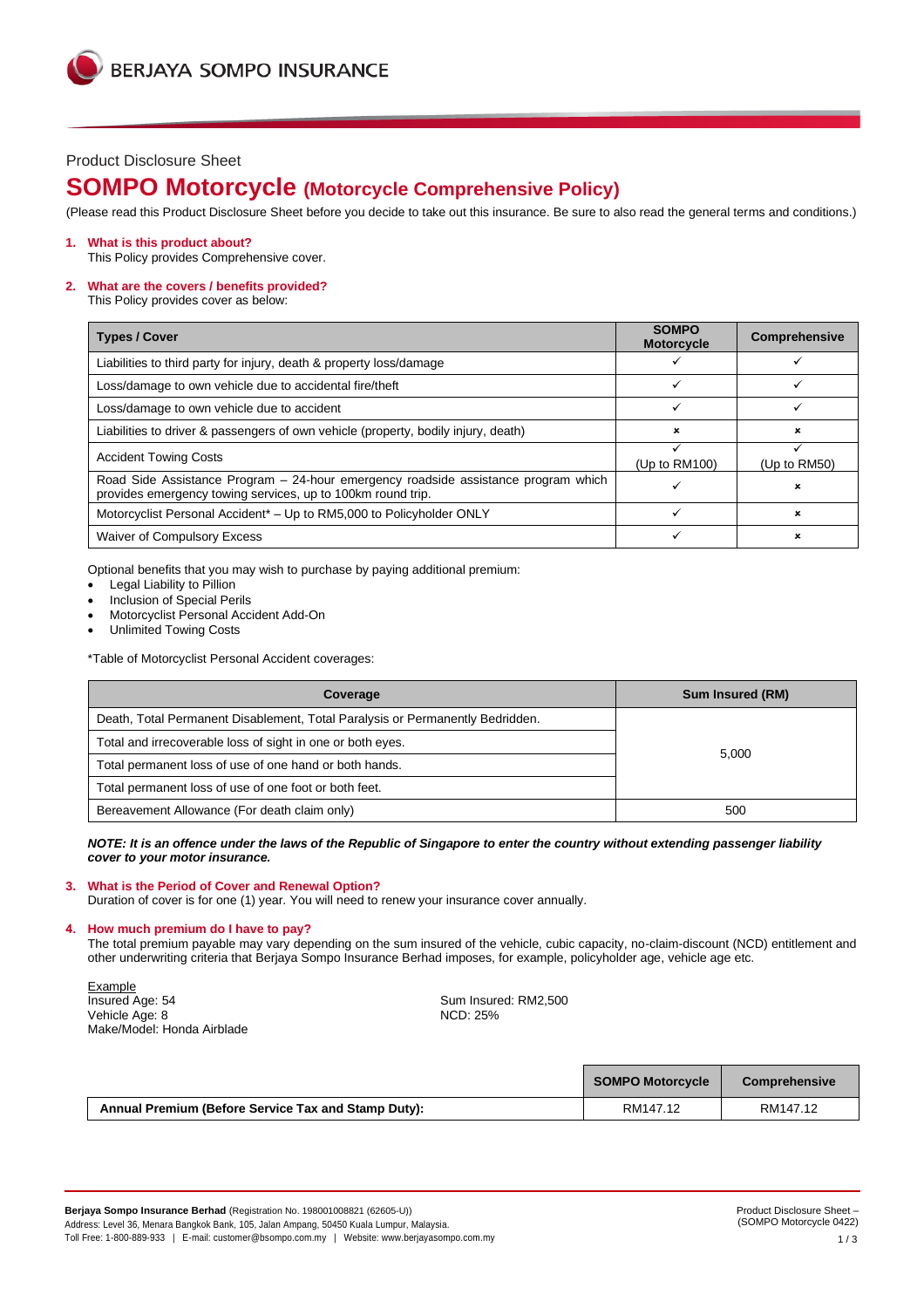#### **5. What are the fees and charges that I have to pay?**

What you have to pay in addition to the premium<br>Stamp Duty RM 10.00 Stamp Duty RM 10.00 Service Tax 6% of premium

 $\frac{N}{N}$  is included in the premium<br>Commission to the insurance intermediary (if any)  $\frac{N}{10\%}$  of premium Commission to the insurance intermediary (if any)

## **6. What are some of the key terms and conditions that I should be aware of?**

## • **Duty of Disclosure**

#### a. **Consumer Insurance Contract**

Pursuant to Schedule 9 of the Financial Services Act 2013, you must take reasonable care to ensure that all your answers to the questions are to the best of your knowledge, full, complete, correct and honest. You also have a duty to inform us of any change in the details or information given to us before we issue the Policy to you, or before you renew or change any of the terms of your Policy. If you fail to do so, your Policy may be cancelled or treated as if it never existed, or your claim may be rejected or not fully paid.

#### **b. Non-consumer Insurance Contract**

Pursuant to Schedule 9 of the Financial Services Act 2013, if you are applying for this insurance for purposes of your trade, business or profession, you have a duty to disclose any matter you know to be relevant to our decision in accepting the risks and determining the rates and terms of your insurance. You also have a duty to inform us of any change in the details or information given to us before we issue the Policy to you, or before you renew or change any of the terms of your Policy. If you fail to do so, your Policy may be cancelled or treated as if it never existed, or your claim may be rejected or not fully paid.

#### • **Change in Risk**

If there are changes occur at any time or from time to time, and materially vary any of the facts provided at the date of the proposal, the insured shall give notice in writing to us within seven (7) days from the date of change, and shall pay additional premium if it is required.

#### • **Cash Before Cover**

Full premium must be paid before the effective date of the Policy.

#### • **Premium Payment**

Payment can be made by Cash, Cheque, Debit Card, Credit Card or Online Payment to Berjaya Sompo Insurance Berhad. Please keep a receipt of the premium paid as the proof of payment for future reference.

#### • **Compulsory Excess**

That is the amount of loss you have to bear.

#### • **Contribution**

We shall only be liable for our rateable proportion of the loss if an insured has more than one Policy to cover his/her motorcycle.

## *NOTE: This list is non-exhaustive. Please refer to the Policy Contract for the full list of terms and conditions.*

### **7. What are the major exclusions under this Policy?**

This Policy does not cover certain losses, such as your liability against claims from passengers in your vehicle.

#### *NOTE: This list is non-exhaustive. Please refer to the Policy Contract for the full list of exclusions.*

#### **8. Can I cancel my Policy?**

\*Customary Short-Period Rates

You may cancel your Policy by giving us a written notice. Upon cancellation, we will refund premium according to the \*Customary Short-Period Rates subject to a minimum premium of RM20.00 payable under the Policy. However premium will not be refunded if a claim has been made on the Policy.

| <b>Period of Insurance</b> | <b>Refund of Premium</b>     |
|----------------------------|------------------------------|
| Not exceeding 1 week       | 87.5% of the total premium   |
| Not exceeding 1 month      | 75.0% of the total premium   |
| Not exceeding 2 months     | 62.5% of the total premium   |
| Not exceeding 3 months     | 50.0% of the total premium   |
| Not exceeding 4 months     | 37.5% of the total premium   |
| Not exceeding 6 months     | 25.0% of the total premium   |
| Not exceeding 8 months     | 12.5% of the total premium   |
| Exceeding 8 months         | No refund of premium allowed |

## **9. What do I need to do if there are changes to my contact/personal details?**

It is important that you inform us of any changes in your contact/personal details to ensure that all correspondence reach you in a timely manner. You may inform at our branches or Customer Service Centre.

## **10. What should you know when making a claim?**

- Report to the police within 24 hours and immediately notify us in writing with full details.
- Repairs to be conducted by the nearest workshop if you make an own damage claim against your own comprehensive Policy.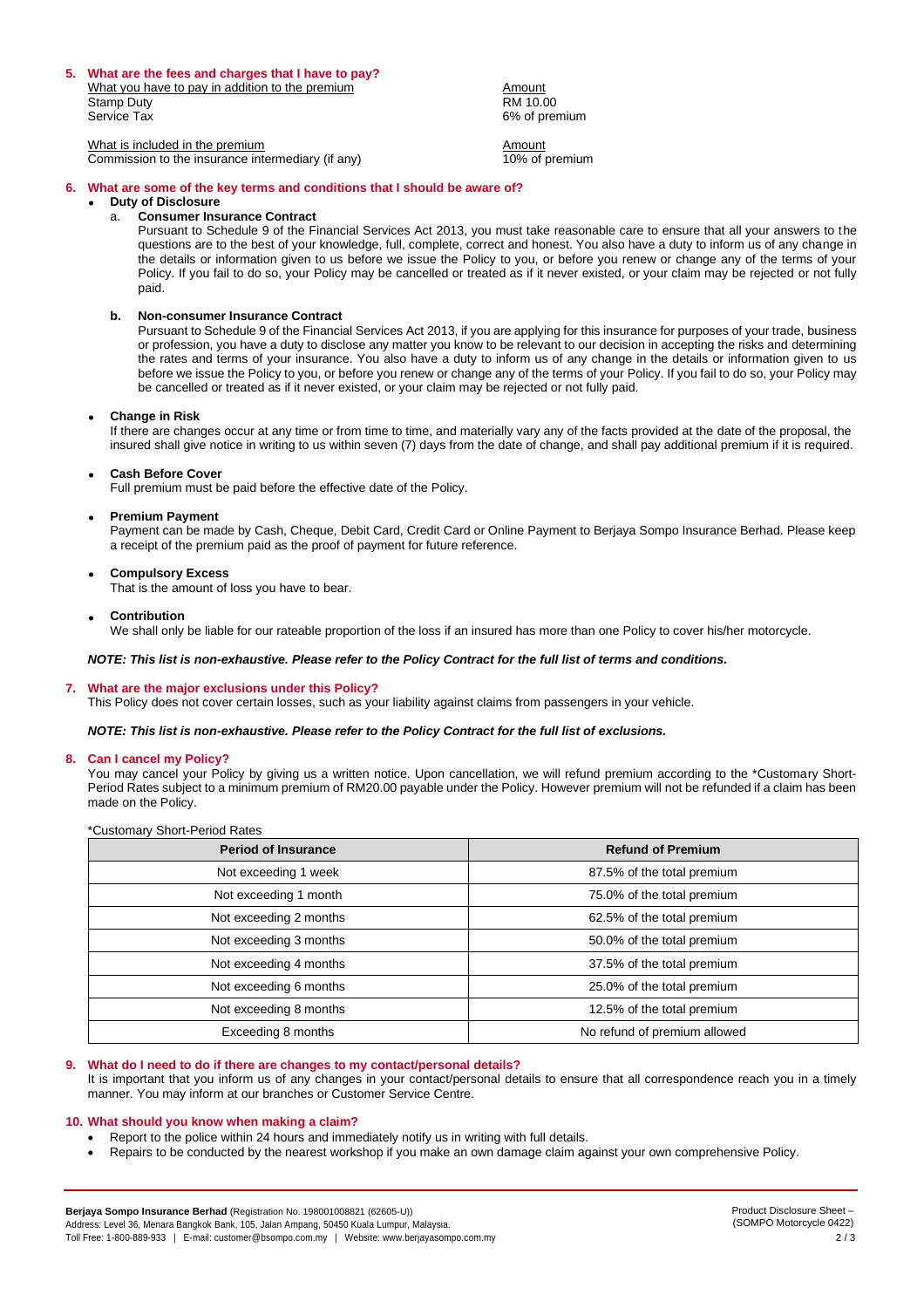- If you are not at fault in the accident, you can submit the claim either directly to us of the party at fault, or if you have a comprehensive Policy, you are encouraged to submit to us for speedier claims processing without losing your NCD entitlement.
- You will lose your entire NCD entitlement once an own damage or a third-party claim is made against your Policy.
- At the time of accident, if your motorcycle is still under a Hire Purchase agreement/Employer's Loan agreement with the Hire Purchase company/employer who is named in the Schedule as the owner, the loss or damage to your motorcycle shall be payable to the owner (Hire Purchase company/employer). Otherwise, the claim shall be payable to the insured.

### **11. Where can I get further information?**

Should you require additional information or any enquiries about Motor Insurance, please contact our Customer Service Centre during the operating hours from 8:30 am to 5:00 pm (Monday-Friday) at 03-2170 7300 or call our Toll Free number stated at the bottom of this page.

## **12. Other similar types of General Insurance products available?**

Motorcycle Comprehensive Policy.

## **IMPORTANT NOTE:**

YOU MUST ENSURE THAT YOUR VEHICLE IS INSURED AT THE APPROPRIATE AMOUNT AS IT WILL AFFECT THE AMOUNT YOU CAN CLAIM. YOU SHOULD READ AND UNDERSTAND THE INSURANCE POLICY AND DISCUSS WITH THE AGENT OR CONTACT THE INSURANCE COMPANY DIRECTLY FOR MORE INFORMATION.

The information provided in this disclosure sheet is a brief summary for quick and easy reference. The exact terms and conditions that apply are stated in the Policy Contract.

Berjaya Sompo Insurance Berhad is licensed under the Financial Services Act 2013 and regulated by Bank Negara Malaysia.

The information provided in this disclosure sheet is valid from 07/04/2022.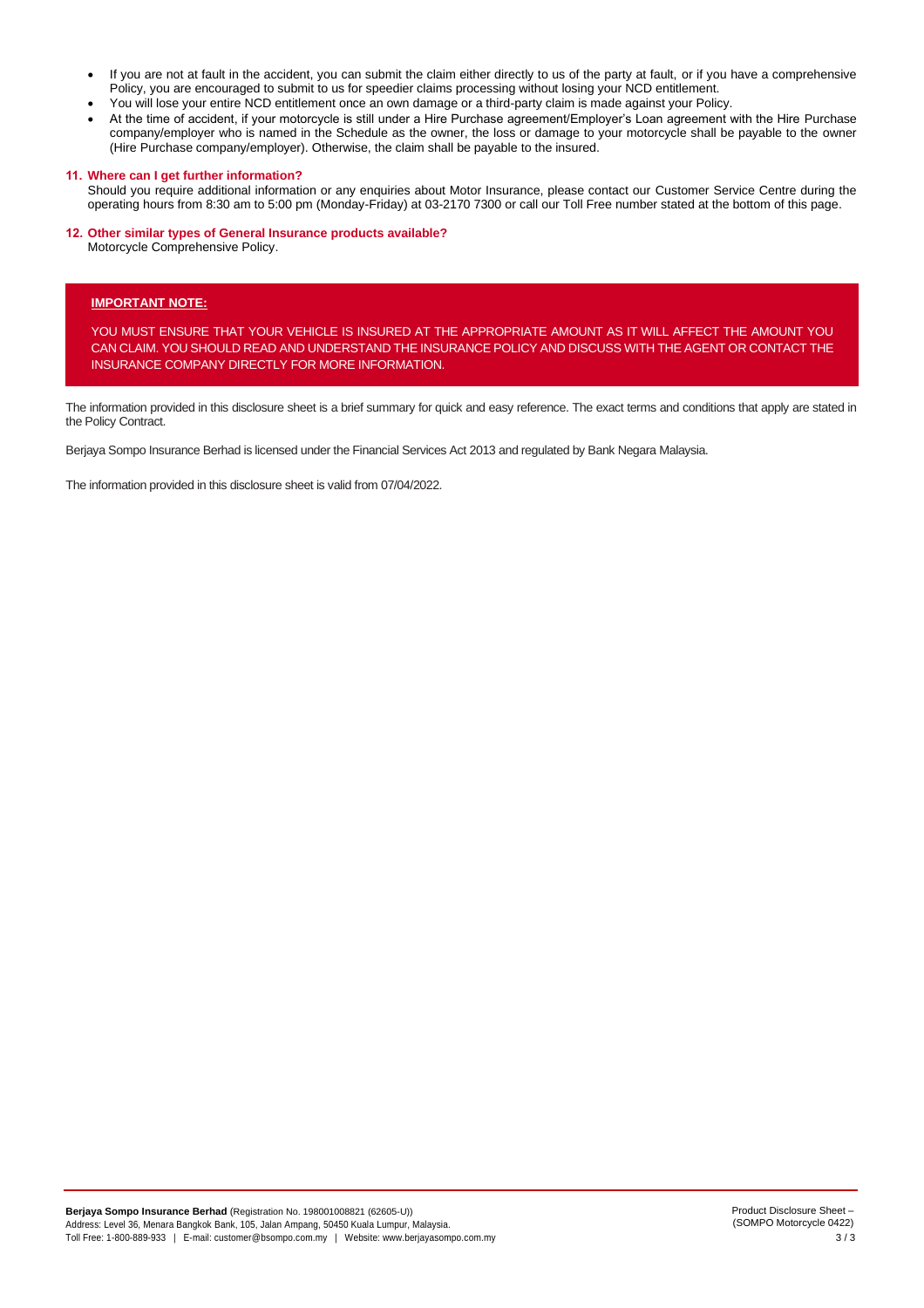## Lembaran Pendedahan Produk

# **SOMPO Motorcycle (Motosikal Polisi Komprehensif)**

(Sila baca Lembaran Pendedahan Produk ini sebelum anda membuat keputusan untuk membeli insurans ini. Pastikan anda juga telah membaca terma dan syarat am.)

## **1. Apakah produk ini?**

Polisi ini memberikan perlindungan Komprehensif.

## **2. Apakah perlindungan / faedah yang diberikan?**

Polisi ini merangkumi:

| Jenis / Perlindungan                                                                                                                       | <b>SOMPO</b><br><b>Motorcycle</b> | Komprehensif              |
|--------------------------------------------------------------------------------------------------------------------------------------------|-----------------------------------|---------------------------|
| Liabiliti kepada pihak ketiga akibat kecederaan, kematian, kerugian/kerosakan harta benda                                                  |                                   |                           |
| Kerugian/kerosakan kepada kenderaan sendiri akibat kebakaran yang tidak disengajakan atau<br>kecurian                                      |                                   |                           |
| Kerugian/kerosakan kepada kenderaan sendiri akibat kemalangan                                                                              | ✓                                 |                           |
| Liabiliti kepada pemandu & penumpang kenderaan sendiri (harta benda, kecederaan tubuh<br>badan, kematian)                                  | $\boldsymbol{\mathsf{x}}$         | ×                         |
| Kos Menunda Kemalangan                                                                                                                     | (Sehingga<br>RM100)               | (Sehingga<br><b>RM50)</b> |
| "Road Side Assistance" Program - program bantuan kecemasan 24-jam yang memberi<br>perkhidmatan tunda kecemasan, sehingga 100km pergi balik |                                   | ×                         |
| Kemalangan Diri Penunggang Motosikal* - sehingga RM5,000 kepada pemegang Polisi<br><b>SAHAJA</b>                                           | ✓                                 | $\mathbf x$               |
| Pengecualian untuk Ekses Wajib                                                                                                             |                                   | ×                         |

Manfaat pilihan yang anda ingin beli dengan membayar premium tambahan:

- Liabiliti dari Segi Undang-undang terhadap Pembonceng
- Perlindungan Tambahan Bencana Khas
- Kemalangan Diri Penunggang Motosikal Tambahan
- Kos Menunda Tanpa Terhad

\*Jadual perlindungan Kemalangan Diri Penunggang Motosikal:

| Perlindungan                                                                                       | Jumlah Diinsuranskan (RM) |  |
|----------------------------------------------------------------------------------------------------|---------------------------|--|
| Kematian, Hilang Upaya Menyeluruh Kekal, Kelumpuhan Menyeluruh, Terlantar Sakit di Katil<br>Kekal. |                           |  |
| Kehilangan penglihatan satu atau kedua-dua mata                                                    | 5,000                     |  |
| Kehilangan satu atau kedua-dua tangan                                                              |                           |  |
| Kehilangan satu atau kedua-dua kaki                                                                |                           |  |
| Elaun Perkabungan (Untuk tuntutan kematian sahaja)                                                 | 500                       |  |

*NOTA: Adalah menjadi satu kesalahan di bawah undang-undang Singapura untuk memasuki negara tersebut tanpa penumpang perlindungan liabiliti bagi Insurans Motor anda.*

### **3. Apakah Tempoh Perlindungan dan Pembaharuan Pilihan?**

Tempoh perlindungan adalah untuk satu (1) tahun. Anda perlu memperbaharui perlindungan insurans anda setiap tahun.

**4. Berapakah premium yang saya perlu bayar?**

Jumlah premium yang anda perlu bayar adalah berbeza bergantung kepada jumlah yang diinsuranskan, keupayaan enjin, kelayakan Diskaun Tanpa Tuntutan (DTT) dan kehendak pengunderaitan syarikat insurans.

Contoh:<br>Usia Pemegang Polisi: 54 Usia Kereta: 8 Buatan/Model: Honda Airblade

Amaun Diinsuranskan: RM2,500<br>NCD: 25%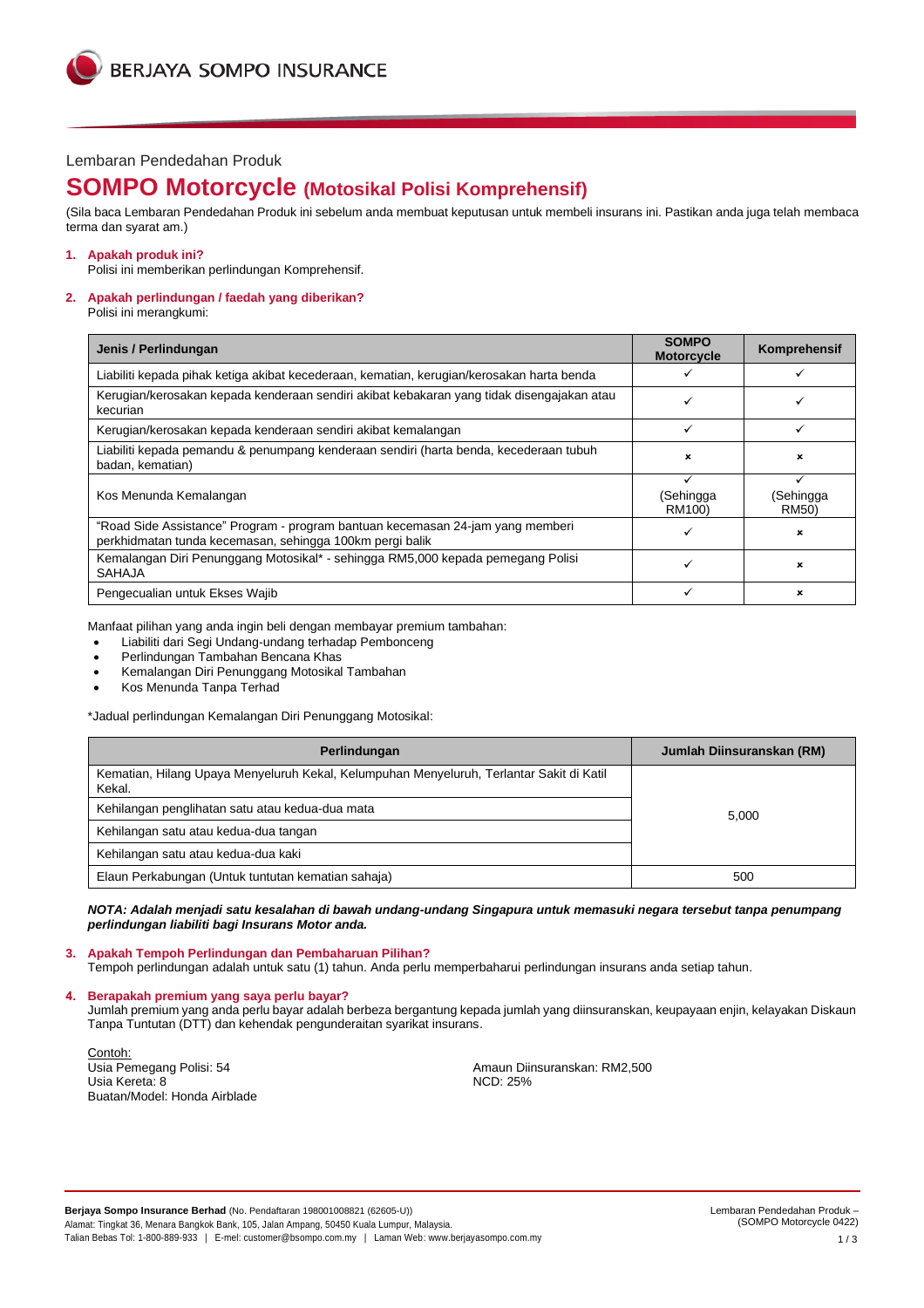|                                                              | SOMPO Motorcycle Komprehensif |          |
|--------------------------------------------------------------|-------------------------------|----------|
| Premium Tahunan (Sebelum Cukai Perkhidmatan dan Duti Setem): | RM147.12                      | RM147.12 |

# **5. Apakah yuran dan caj yang saya perlu bayar?**

| Apa yang anda perlu bayar sebagai tambahan kepada premium | Jumlah               |
|-----------------------------------------------------------|----------------------|
| Duti Setem                                                | RM 10.00             |
| Cukai Perkhidmatan                                        | 6% daripada premium  |
| Apa yang termasuk dalam premium                           | Jumlah               |
| Komisen kepada pengantara insurans (jika ada)             | 10% daripada premium |

**6. Apakah terma dan syarat utama yang saya harus ketahui?**

# • **Kewajipan Pendedahan**

## **a. Kontrak Insurans Pengguna**

Menurut Jadual 9 Akta Perkhidmatan Kewangan 2013, anda hendaklah mengambil penjagaan munasabah untuk menjawab semua soalan dengan lengkap, tepat, jujur berdasarkan sepanjang pengetahuan anda. Adalah menjadi kewajipan anda juga untuk memaklumkan kepada kami apa-apa perubahan mengenai butiran-butiran atau maklumat yang diberikan kepada kami sebelum kami mengeluarkan Polisi kepada anda atau sebelum anda memperbaharui atau mengubah apa-apa terma untuk Polisi anda. Sekiranya anda gagal untuk berbuat demikian, Polisi anda mungkin dibatalkan atau dianggap tidak wujud atau tuntutan anda mungkin ditolak atau nilai tuntutan dikurangkan.

### **b. Kontrak Insurans Komersial**

Menurut Jadual 9 Akta Perkhidmatan Kewangan 2013, sekiranya anda memohon insurans ini untuk tujuan yang berkaitan dengan perdagangan, perniagaan atau profesion anda, adalah menjadi kewajipan anda untuk mendedahkan apa-apa perkara yang anda tahu akan mempengaruhi keputusan kami dalam menerima risiko dan menentukan kadar dan terma yang dikenakan, dan apa-apa perkara yang munasabah dan relevan. Adalah menjadi kewajipan anda juga untuk memaklumkan kepada kami apa-apa perubahan mengenai butiran-butiran atau maklumat yang diberikan kepada kami sebelum kami mengeluarkan Polisi kepada anda atau sebelum anda memperbaharui atau mengubah apa-apa terma untuk Polisi anda. Sekiranya anda gagal untuk berbuat demikian, Polisi anda mungkin akan dibatalkan atau dianggap tidak wujud atau tuntutan anda mungkin ditolak atau nilai tuntutan dikurangkan.

#### • **Perubahan Risiko**

Jika pada bila-bila masa atau dari semasa ke semasa, apa-apa penukaran berlaku dan mengubahkan secara material apa-apa fakta yang wujud pada tarikh cadangan, anda hendaklah memberi notis secara bertulis kepada kami dalam masa tujuh (7) hari dari tarikh perubahan, dan hendaklah membayar premium tambahan sedemikian sebagaimana diperlukan oleh syarikat.

## • **Pembayaran Sebelum Perlindungan Berkuatkuasa**

Pembayaran premium mesti dibuat sebelum Polisi ini berkuatkuasa**.**

#### • **Bayaran Premium**

Pembayaran boleh dibuat secara Tunai, Cek, Kad Debit, Kad Kredit atau Pembayaran Dalam Talian kepada Berjaya Sompo Insurance Berhad. Sila simpan resit premium yang telah dibayar sebagai bukti pembayaran untuk rujukan masa hadapan.

### • **Lebihan wajib**

Sebagai amaun kerugian yang anda harus tanggung sendiri.

#### • **Sumbangan**

Liabiliti Kami terhad kepada kadar yang berpadanan dengan bahagian kerugian/kerosakkan apabila pihak yang diinsurankan mempunyai lebih daripada satu Polisi pada satu-satu masa.

## *NOTA: Senarai ini bukannya senarai yang lengkap. Sila rujuk kepada Kontrak Polisi untuk senarai penuh bagi terma dan syarat.*

## **7. Apakah pengecualian utama di bawah Polisi ini?**

Polisi ini tidak melindungi kerugian tertentu, seperti liabiliti anda terhadap tuntutan daripada penumpang di dalam kenderaan anda.

## *NOTA: Senarai ini bukannya senarai yang lengkap. Sila rujuk kepada Kontrak Polisi untuk senarai penuh bagi pengecualian.*

### **8. Bolehkah saya membatalkan Polisi saya?**

Anda boleh membatalkan Polisi dengan memberi notis bertulis kepada kami. Selepas pembatalan, kami akan membayar balik premium mengikut \*Kadar Jangka Pendek Lazim tertakluk kepada premium minimum RM20.00 yang perlu dibayar di bawah Polisi ini. Walau bagaimanapun premium tidak akan dibayar balik jika sesuatu tuntutan telah dibuat terhadap Polisi ini.

| <b>Tempoh Insurans</b>  | Kadar Bayaran Balik Premium    |
|-------------------------|--------------------------------|
| Tidak melebihi 1 minggu | 87.5% daripada premium tahunan |
| Tidak melebihi 1 bulan  | 75.0% daripada premium tahunan |
| Tidak melebihi 2 bulan  | 62.5% daripada premium tahunan |
| Tidak melebihi 3 bulan  | 50.0% daripada premium tahunan |
| Tidak melebihi 4 bulan  | 37.5% daripada premium tahunan |
| Tidak melebihi 6 bulan  | 25.0% daripada premium tahunan |
| Tidak melebihi 8 bulan  | 12.5% daripada premium tahunan |